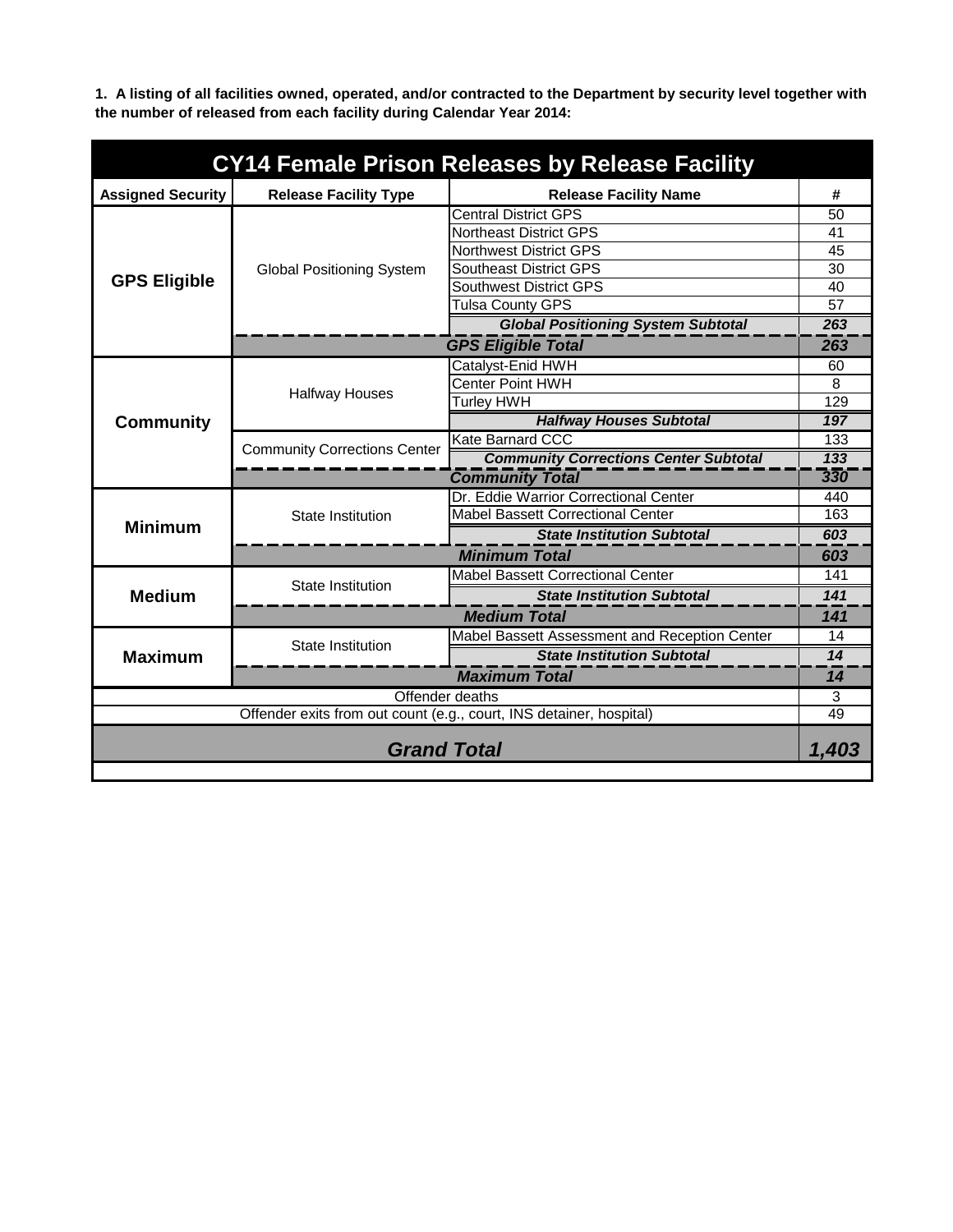| CY14 Male Prison Releases by Release Facility |                                      |                                                                        |                |  |
|-----------------------------------------------|--------------------------------------|------------------------------------------------------------------------|----------------|--|
| <b>Assigned Security</b>                      | <b>Release Facility Type</b>         | <b>Release Facility Name</b>                                           | #              |  |
|                                               | <b>Electronic Monitoring Program</b> | <b>Central District EMP</b>                                            | 1              |  |
|                                               |                                      | <b>Northeast District EMP</b>                                          | 3              |  |
| Eligible                                      |                                      | <b>Northwest District EMP</b>                                          | 3              |  |
|                                               |                                      | <b>Southeast District EMP</b>                                          | 3              |  |
|                                               |                                      | <b>Southwest District EMP</b>                                          | $\overline{4}$ |  |
|                                               |                                      | <b>Tulsa County EMP</b>                                                | 3              |  |
|                                               |                                      | <b>Electronic Monitoring Subtotal</b>                                  | 17             |  |
| GPS                                           |                                      | <b>Central District GPS</b>                                            | 102            |  |
|                                               |                                      | <b>Northeast District GPS</b>                                          | 103            |  |
| $\overline{\mathsf{o}}$                       |                                      | <b>Northwest District GPS</b>                                          | 62             |  |
|                                               | <b>Global Positioning System</b>     | <b>Southeast District GPS</b>                                          | 92             |  |
| EMP                                           |                                      | <b>Southwest District GPS</b>                                          | 96             |  |
|                                               |                                      | <b>Tulsa County GPS</b>                                                | 114            |  |
|                                               |                                      | <b>Global Positioning System Subtotal</b>                              | 569            |  |
|                                               |                                      | <b>EMP or GPS Eligible Total</b>                                       | 586            |  |
|                                               |                                      | <b>Avalon HWH</b>                                                      | 167            |  |
|                                               |                                      | Bridgeway HWH                                                          | 191            |  |
|                                               |                                      | Carver HWH                                                             | 389            |  |
|                                               |                                      | Catalyst-Cameo HWH                                                     | 75             |  |
|                                               | <b>Halfway Houses</b>                | <b>Center Point HWH</b>                                                | 85             |  |
|                                               |                                      | Center Point Osage HWH                                                 | 89             |  |
|                                               |                                      | Catalyst-Ivanhoe HWH                                                   | 96             |  |
|                                               |                                      | Oklahoma HWH                                                           | 67             |  |
|                                               |                                      |                                                                        |                |  |
|                                               |                                      |                                                                        |                |  |
|                                               |                                      | <b>Halfway Houses Subtotal</b>                                         | 1,159          |  |
|                                               |                                      | <b>Altus CWC</b>                                                       | 44             |  |
|                                               |                                      | Ardmore CWC<br><b>Beaver CWC</b>                                       | 16<br>4        |  |
|                                               |                                      |                                                                        | 28             |  |
|                                               |                                      | <b>Carter County CWC</b><br>Davis CWC                                  | 25             |  |
|                                               |                                      | Elk City CWC                                                           | 15             |  |
|                                               |                                      | Frederick CWC                                                          | 27             |  |
|                                               |                                      | <b>Hobart CWC</b>                                                      | 24             |  |
| ommunity                                      | <b>Community Work Center</b>         | <b>Hollis CWC</b>                                                      | $\overline{7}$ |  |
|                                               |                                      | <b>Idabel CWC</b>                                                      | 44             |  |
|                                               |                                      | Madill CWC                                                             | 37             |  |
|                                               |                                      | Mangum CWC                                                             | 27             |  |
|                                               |                                      | Sayre CWC                                                              | 24             |  |
|                                               |                                      | Walters CWC                                                            | 39             |  |
|                                               |                                      | Waurika CWC                                                            | 7              |  |
|                                               |                                      | <b>Community Work Center Subtotal</b>                                  | 368            |  |
|                                               |                                      | Clara Waters CCC                                                       | 79             |  |
|                                               |                                      | Enid CCC                                                               | 33             |  |
|                                               | <b>Community Corrections Center</b>  | Lawton CCC                                                             | 127            |  |
|                                               |                                      | Oklahoma City CCC                                                      | 252            |  |
|                                               |                                      | Union City CCC                                                         | 209            |  |
|                                               |                                      | <b>Community Corrections Center Subtotal</b><br><b>Community Total</b> | 700<br>2,227   |  |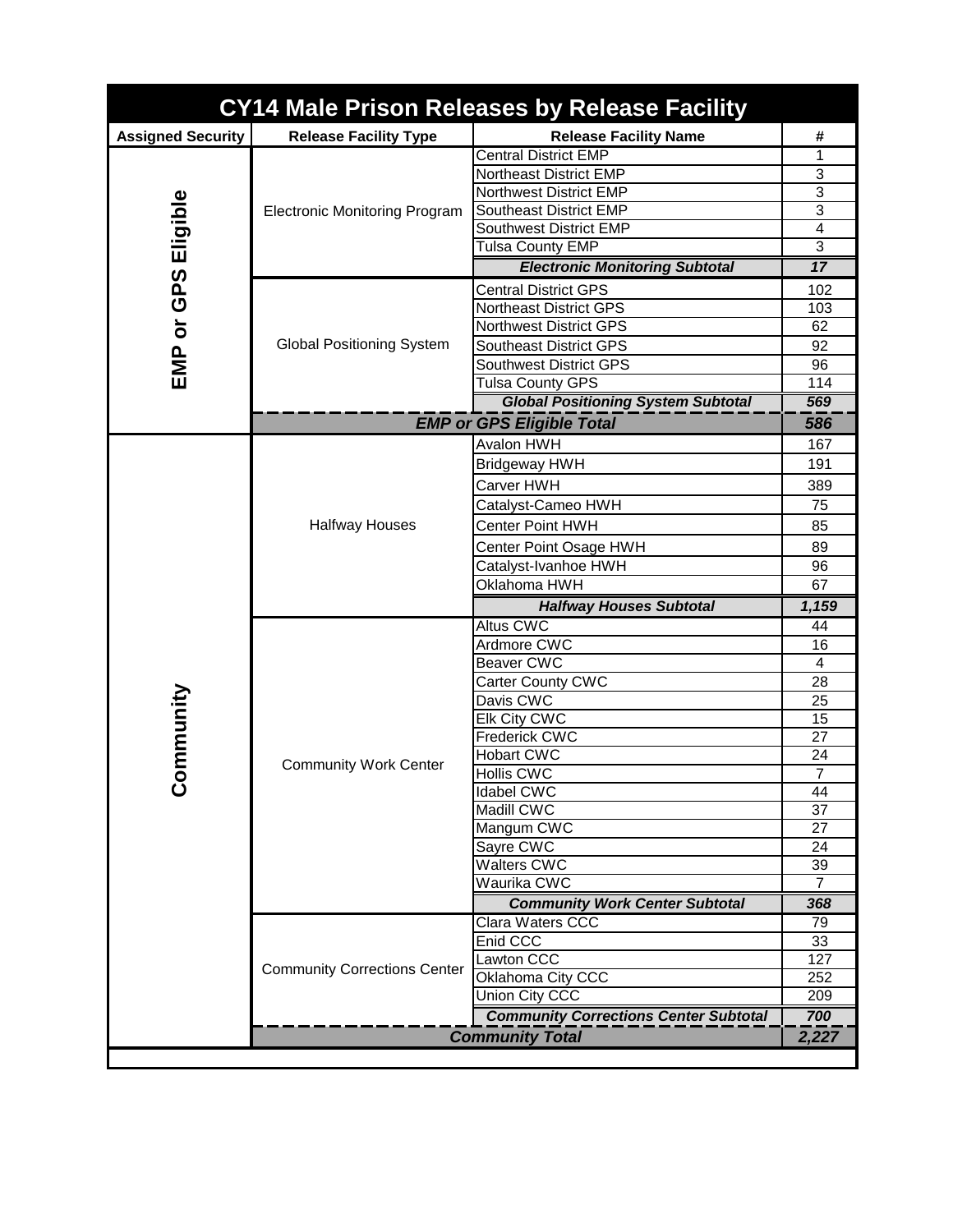|                                                                     |                          | <b>CY14 Male Prison Releases by Release Facility, Cont'd</b> |                     |
|---------------------------------------------------------------------|--------------------------|--------------------------------------------------------------|---------------------|
|                                                                     |                          | Choctaw County Jail                                          | 8                   |
|                                                                     | County Jail Program      | <b>Greer County Jail</b>                                     | $\overline{2}$      |
|                                                                     |                          | Jefferson County Jail                                        | 55                  |
|                                                                     |                          | Nowata County Jail                                           | 4                   |
|                                                                     |                          | <b>County Jail Program Subtotal</b>                          | 69                  |
|                                                                     |                          | Charles E. Bill Johnson Correctional Center                  | 624                 |
|                                                                     |                          | <b>Howard McLeod Correctional Center</b>                     | 245                 |
| Minimum                                                             |                          | Jackie Brannon Correctional Center                           | 295                 |
|                                                                     |                          | James Crabtree Correctional Center                           | 74                  |
|                                                                     |                          | <b>Jess Dunn Correctional Center</b>                         | 422                 |
|                                                                     |                          | Jim E Hamilton Correctional Center                           | 287                 |
|                                                                     | State Institution        | John Lilley Correctional Center                              | 338                 |
|                                                                     |                          | Lexington Correctional Center                                | 94                  |
|                                                                     |                          | <b>Mack Alford Correctional Center</b>                       | 89                  |
|                                                                     |                          | Northeast Oklahoma Correctional Center                       | 217                 |
|                                                                     |                          | Oklahoma State Reformatory                                   | 91                  |
|                                                                     |                          | R.B. Dick Conner Correctional Center                         | 89                  |
|                                                                     |                          | William S. Key Correctional Center                           | 328                 |
|                                                                     |                          | <b>State Institution Subtotal</b>                            | 3,193               |
|                                                                     |                          | <b>Minimum Total</b>                                         | 3,262               |
|                                                                     |                          | Comanche County Jail                                         | 6                   |
|                                                                     |                          | Cotton County Jail                                           | 3<br>$\overline{3}$ |
|                                                                     | County Jail Program      | Craig County Jail                                            | $\overline{2}$      |
|                                                                     |                          | LeFlore County Jail<br>Marshall County Jail                  | 1                   |
|                                                                     |                          | Oklahoma County Jail                                         | 36                  |
|                                                                     |                          | Okmulgee County Jail                                         | $\overline{2}$      |
|                                                                     |                          | Tillman County Jail                                          | $\overline{8}$      |
|                                                                     |                          | <b>County Jail Program Subtotal</b>                          | 61                  |
| Medium                                                              | <b>Private Prison</b>    | <b>Cimarron Correctional Facility</b>                        | 210                 |
|                                                                     |                          | Davis Correctional Facility                                  | 159                 |
|                                                                     |                          | Lawton Correctional Facility                                 | 366                 |
|                                                                     |                          | <b>Private Prison Subtotal</b>                               | 735                 |
|                                                                     | State Institution        | James Crabtree Correctional Center                           | 63                  |
|                                                                     |                          | Joseph Harp Correctional Center                              | 208                 |
|                                                                     |                          | Lexington Correctional Center                                | 97                  |
|                                                                     |                          | <b>Mack Alford Correctional Center</b>                       | 74                  |
|                                                                     |                          | Oklahoma State Reformatory                                   | 76                  |
|                                                                     |                          | R.B. Dick Conner Correctional Center                         | 155                 |
|                                                                     |                          | <b>State Institution Subtotal</b>                            | 673                 |
|                                                                     |                          | <b>Medium Total</b>                                          | 1,469               |
|                                                                     | <b>Private Prison</b>    | <b>Cimarron Correctional Facility</b>                        | 41                  |
|                                                                     |                          | <b>Davis Correctional Facility</b>                           | 55                  |
| Maximum                                                             |                          | <b>Private Prison Subtotal</b>                               | 96                  |
|                                                                     |                          | Lex Assessment & Reception Center                            | 49                  |
|                                                                     | <b>State Institution</b> | Oklahoma State Penitentiary                                  | 52                  |
|                                                                     |                          | <b>State Institution Subtotal</b>                            | 101<br>197          |
|                                                                     | <b>Maximum Total</b>     |                                                              |                     |
|                                                                     | Offender deaths          |                                                              | 107                 |
| Offender exits from out count (e.g., court, INS detainer, hospital) |                          |                                                              | 155                 |
| <b>Grand Total</b>                                                  |                          |                                                              | 8,003               |
|                                                                     |                          |                                                              |                     |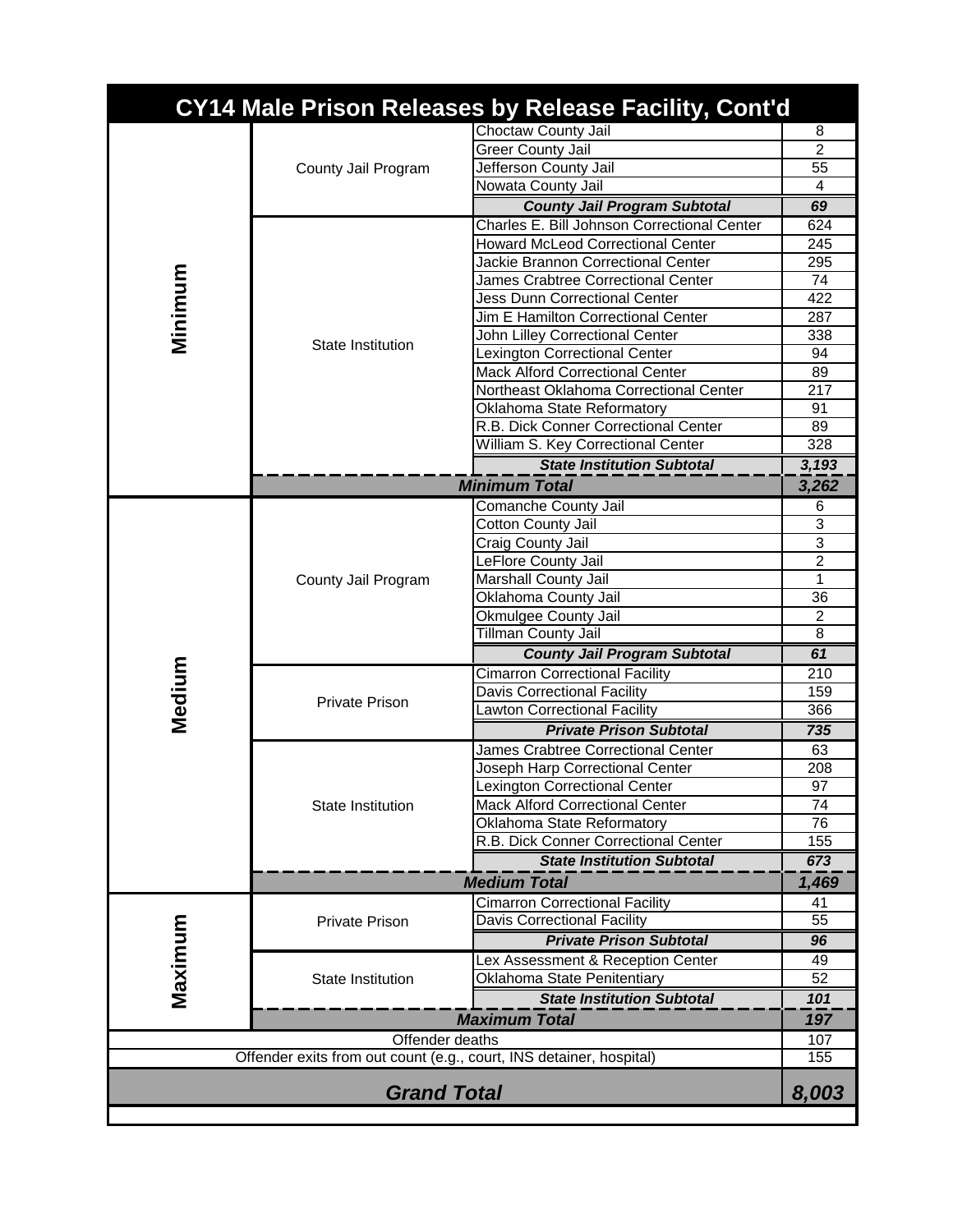**2. Total number of inmates released from physical custody during Calendar Year 2014:**

| <b>CY14 Releases from Physical Custody</b> |                 |       |  |
|--------------------------------------------|-----------------|-------|--|
|                                            | <b>Males</b>    | 7,896 |  |
|                                            | Females         | 1,400 |  |
| <b>Prison Discharges</b>                   | <b>Subtotal</b> | 9,296 |  |
|                                            | <b>Males</b>    | 107   |  |
|                                            | Females         | 3     |  |
| <b>Deaths</b>                              | <b>Subtotal</b> | 110   |  |
| <b>Total Releases</b>                      |                 | 9,406 |  |
|                                            |                 |       |  |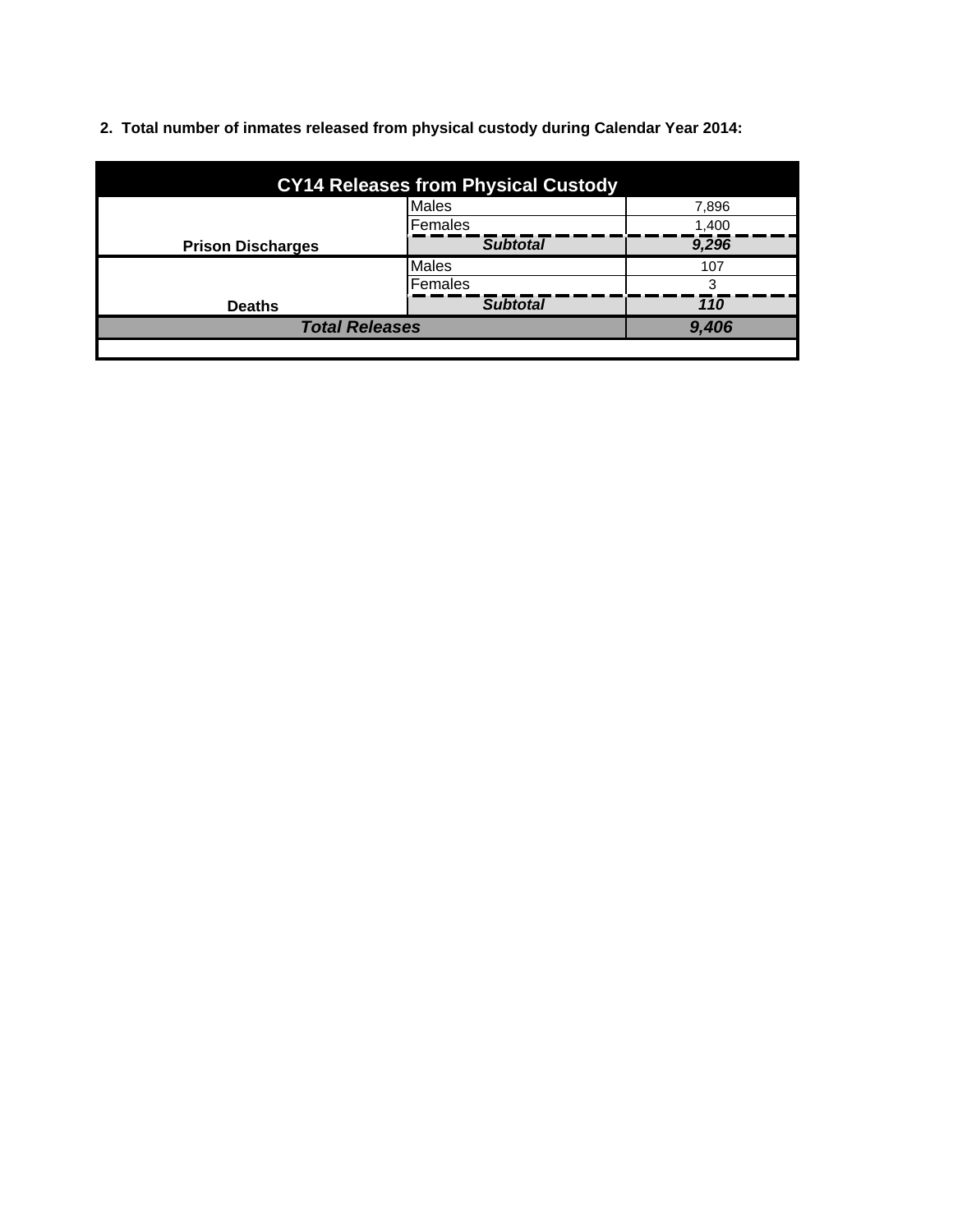**3. Total number of inmates employed by private employers prior to the inmate's release from physical custody:**

| <b>CY14 Offender Employed Prior to Release</b> |       |  |  |
|------------------------------------------------|-------|--|--|
| <b>Work Release</b>                            | 2.857 |  |  |
| <b>Institutional Private Employers</b>         | 584   |  |  |
|                                                |       |  |  |